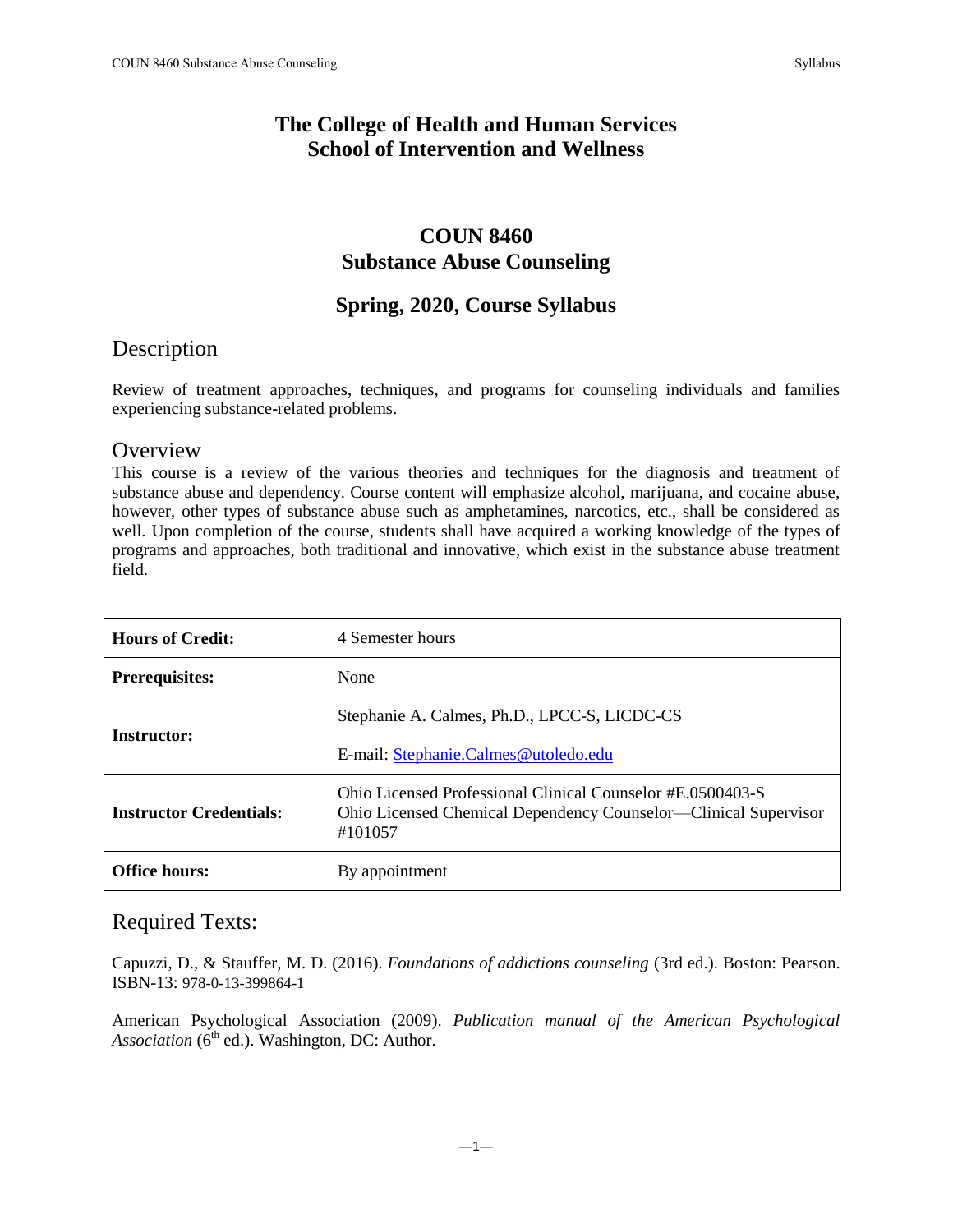#### Classic Texts:

Alcoholics Anonymous World Services. (1976). *Alcoholics anonymous* (3rd ed.). New York: Author.

Alcoholics Anonymous World Services. (1953). *Twelve steps and twelve traditions.* New York: Author.

Jellinek, E. M. (1960). *The disease concept of alcoholism.* New Haven, CT: College & University Press.

Johnson, V. E. (1973). *I'll quit tomorrow.* New York: Harper & Row.

Mann, M. (1958). *New primer on alcoholism.* New York: Holt, Rinehart, & Winston.

# Knowledge Base:

The material in this course is designed to meet the Council on Accreditation of Counseling and Related Educational Programs (CACREP) curriculum standards for masters and doctoral training. The specific CACREP standards include K.3.c and Doctoral Standard D.1. The material also meets requirements for Ohio Administrative Code  $4757-13-01(A)(1)(e)(iv)$  and  $4757-13-01(A)(1)(e)(v)$  which state that persons seeking training for a PCC must have graduate coursework in methods of prevention, intervention, and treatment of mental and emotional disorders.

# Course Objectives:

This course is designed to provide the student with a working knowledge of the various approaches to assessment and treatment within the field of substance abuse and chemical dependency. Consequently, it is the objective of this course to provide instruction in:

- Assessment, evaluation, and diagnosis of substance-related disorders.
- The application of individual, group, and family therapy techniques to substance abusers and their families.
- Relapse prevention and treatment.
- The development, administration, supervision, management, and evaluation of counseling services and programs offered within the field of substance abuse.
- Treatment programs and applications for special populations such as children of alcoholics, women, youth, minorities, and the elderly.
- Issues and controversies in the substance abuse field, e.g., the disease concept, relative efficacy of inpatient versus outpatient treatment, abstinence versus controlled use, etc.

# Methods and Evaluation:

1. **Discussion Board (70 points)** Students shall answer the weekly discussion questions reflecting on the reading material demonstrating their learning and knowledge. Students shall read and respond to two of their fellow classmates' posted comments each week totaling 14 discussion posts.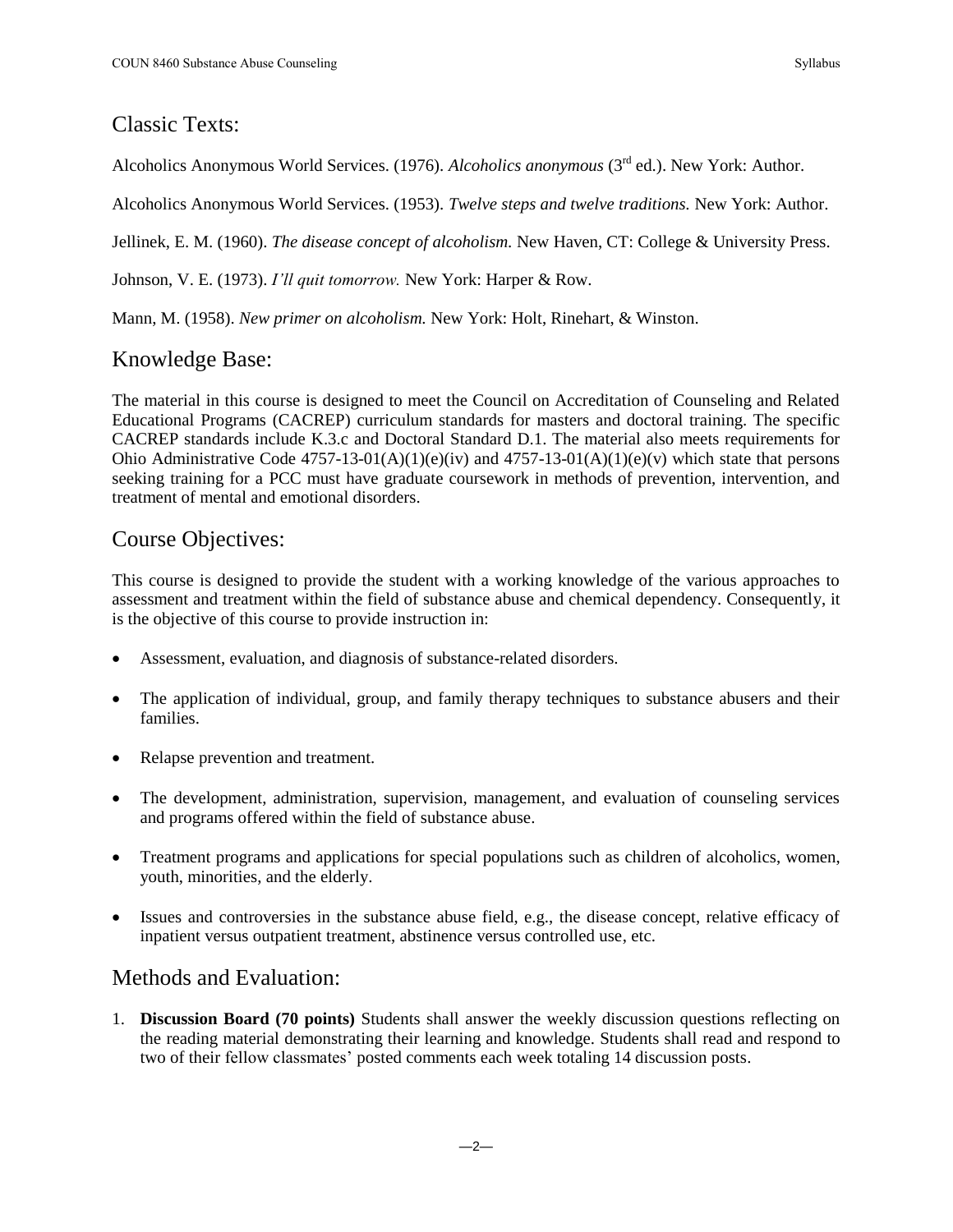- 2. **Abstinence Journal (30 points)** Students shall abstain from a behavior or a substance (substance could include but is not limited to one from the following list: nicotine, sugar, flour, caffeine, chocolate, salt, soda, ice cream, etc.). The behavior or substance must be one that the student particularly likes and/or does on a regular basis in order for the experience to be challenging yet meaningful. Students shall maintain this abstinence for the duration of the course. Students shall keep a weekly journal documenting this experience. Students will get two (2) points for every week they maintain abstinence up to the full 30 points.
- 3. **Meeting Reflection Paper (20 points)** Students shall attend at least two (2) open Community Support meetings (AA, NA, CA, MA, Al-Anon, etc.). Students shall write a 2-3 page reflection paper about this experience in APA format.
- 4. **Final Substance Use Assessment and Intervention Paper (40 points)** Students shall complete a comprehensive biopsychosocial diagnostic assessment on a fictional Substance Abuse client. The assessment shall include a presenting problem, relevant psychosocial background information, substance use history, narrative summary, diagnoses, and treatment recommendations, and is to be clinically sound and organized as a professional piece of clinical documentation (in APA format).
- 5. **Final Exam (40 points)** Students will take be one examination, which will consist of multiple choice questions. Exam material will be drawn from discussions and assigned readings. Only a medical or other properly documented excuse will be accepted for a make-up exam.

#### Class Policies:

**Plagiarism:** Any student who represents the work of another person as his or her own on any of the presentations will receive zero (0) credit for that presentation.

**Cheating:** Any student found cheating on a test will receive a grade of zero (0) for that test.

**Attendance:** It is the student's responsibility to keep up with discussion and assignments. Making up late work will be at the discretion of the instructor.

Late Work: Discussion Board Posts submitted after the close of the unit are not included in grade. Late initial posts within the unit will lose 10% of the possible grade. All exceptions need to be cleared with the instructor ahead of time. All late assignments will result in 10% deduction per day unless previous exceptions have been granted. Assignments more than 2 days late are only eligible for half credit. After 4 days late, no credit will be given.

**Grading:** A letter grade consistent with the student's performance on the papers and the final exam will be awarded upon completion of the requirements for this course. PRs will not be awarded for this course. A grade of incomplete (I) may be awarded, but only in extraordinary cases. The expectation is that all work will be submitted on or before the date it is due.

**Grades:** There are a total of 200 points available. Minus grades shall not be awarded. Students scoring in the lower ranges of a grade category shall receive the full letter grade. Plus grades will be awarded to students scoring in the upper half of a grade category. A grade of A shall be awarded to students earning at least 90% of available points. A grade of B shall be awarded for 80% of available points. A grade of C shall be awarded for 70% of points. Students earning fewer than 70% of available points shall receive a failing grade. Students with borderline grades, but with good participation and attendance may receive the higher grade.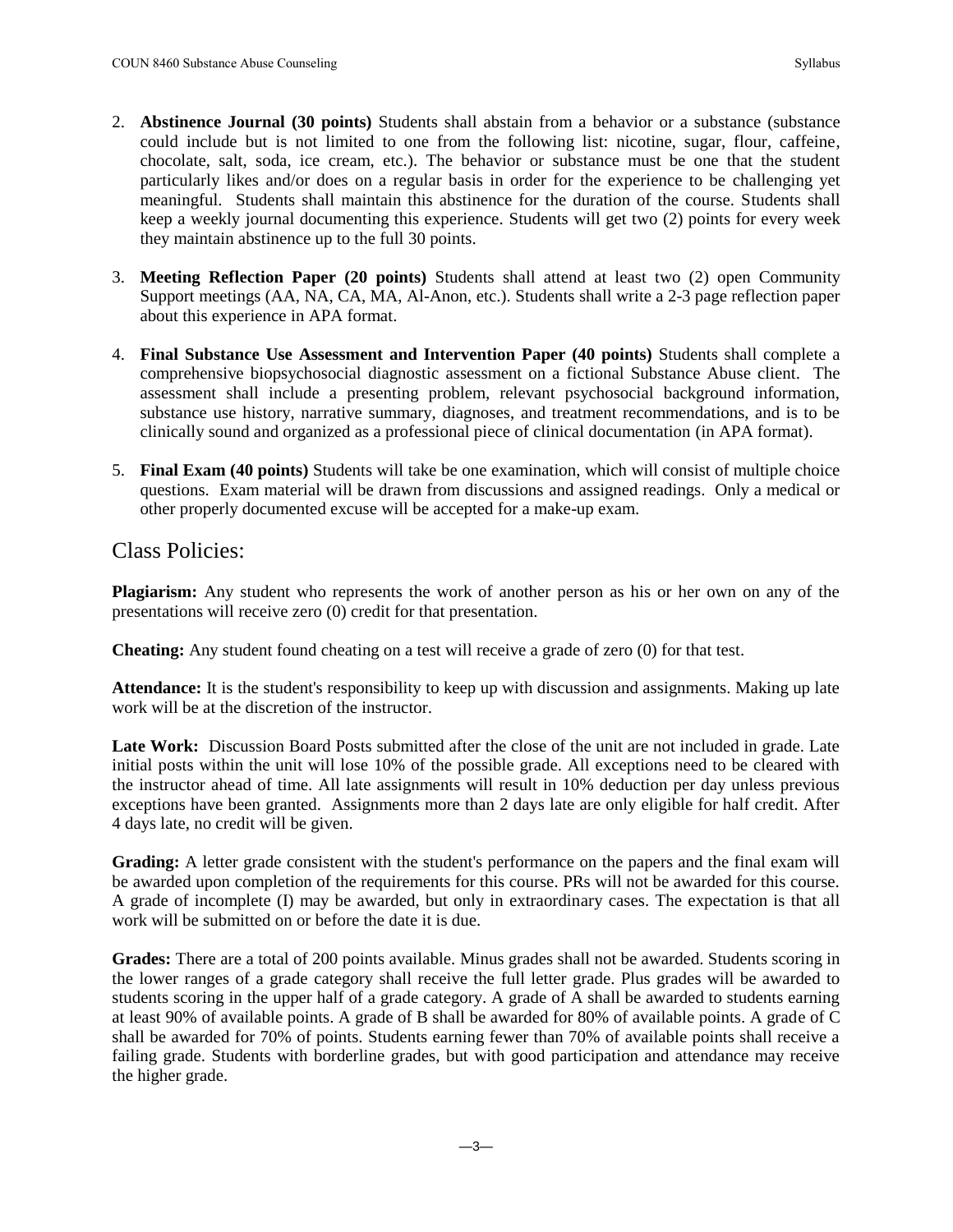**Extra Credit:** Sufficient opportunity has been made available to students to demonstrate their mastery of the material in this class. Consequently, extra credit assignments shall not be accepted or approved.

**Special needs:** Students who require individualized arrangements for taking tests, taking notes, completing assignments, or any other aspect of the class should discuss these needs with the instructor. Every effort will be made to make reasonable accommodations to facilitate student learning and performance in the course.

**Electronic Devices:** Students have the instructor's permission to record lectures as long as this can be done unobtrusively. Ringing and beeping pagers and cell phones are disruptive to the classroom learning environment. As a courtesy to others, I expect students will turn off audible signals for these devices while attending class.

**Laptop Computers, PDAs, Smart Phones, Etc.:** Students may use laptop computers to take notes in class, when appropriate. The instructor considers it disrespectful, however, when students use laptops, PDAs, and/or cell phones to check email, surf websites, or send/receive text messages during class time. Any student who experiences the need to surf the web, text, or email during class time should leave class until such time as the student is able to fully participate in and contribute to the learning process. Students in violation of this policy will be asked to leave class to tend to their business. "Ability to return" will be determined by conference between the violator and the instructor.

**Email:** The University of Toledo issues each student an official UT email address. This email address usually takes the form of firstname.lastname@utoledo.edu. All email communications about this class will be sent to and all communications from students should be sent from your official UT email address. Students will be expected to check this address regularly for official communications about this class. Email communications about this class will not be sent to personal email accounts and communications from personal email accounts may be blocked by UT spam filters.

**Course Changes:** The course schedule, requirements, procedures, contents, etc., are subject to change by the instructor once the course is underway. Students will be apprised of any changes during regular class meetings.

**ADA Compliance**: The University of Toledo provides educational opportunities to people with disabilities and complying with the ADA, Section 503 and Section 504 of the Rehabilitation Act of 1973 ("the Rehabilitation Act") and other applicable federal and state laws and regulations that prohibit discrimination on the basis of disability. UT Policy Number 3364-50-03

**Non-discrimination Policy**: The University of Toledo is committed to a policy of equal opportunity in education, employment, membership and contracts, and no differentiation will be made based on race, color, religion, sex, age, national origin, sexual orientation, veteran status or the presence of a disability. The University will take affirmative action as required by federal or state law.

Anyone who feels they may have been discriminated against or harassed can file a complaint by contacting: The Office of Institutional Diversity 419.530.2508

Individuals can also file a complaint anonymously via EthicsPoint Inc. by calling: 888.416.1308

More information on this option is online: https://secure.ethicspoint.com/domain/media/en/gui/15496/index.html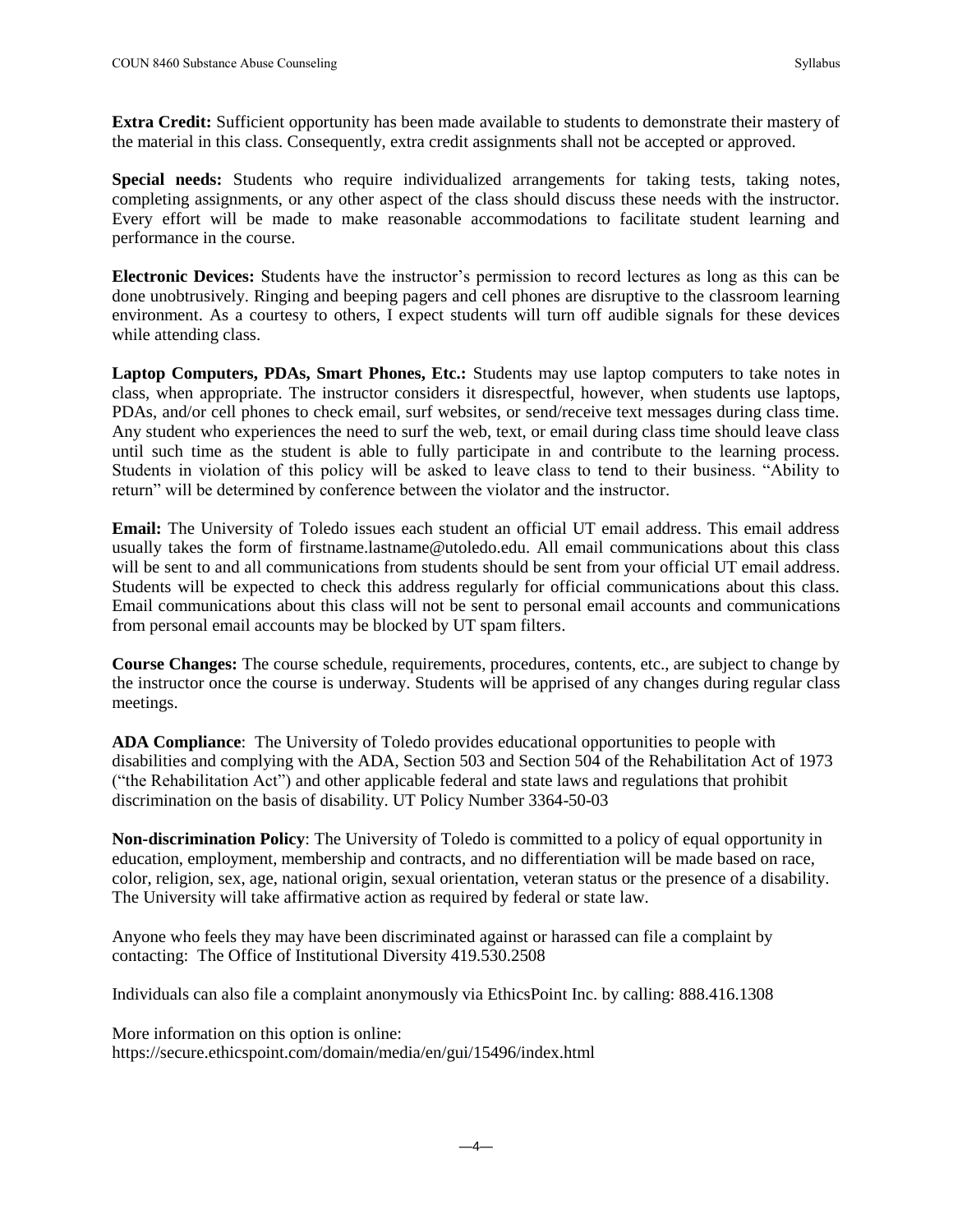# Tentative Class Schedule:

| <b>Date</b>    | <b>Topic</b>                                                                                       | <b>Assignments</b> |
|----------------|----------------------------------------------------------------------------------------------------|--------------------|
| Jan 21-26      | History and Etiological Models of Addiction                                                        | Chapter 1          |
| Jan 27-Feb 2   | Conceptualizing Substance Use Disorders (SUDs),<br><b>Substance Addictions, Process Addictions</b> | Chapters 2-3       |
| Feb 3-9        | Professional Issues in Addiction Counseling                                                        | Chapter 4          |
| Feb 10-16      | Assessment/Diagnosing Substance-Related Disorders                                                  | Chapter 5-6        |
| Feb 17-23      | Motivational Interviewing                                                                          | Chapter 7          |
| Feb 24-Mar 1   | Psychotherapeutic Approaches, Treating comorbid<br>disorders                                       | Chapters 8-9       |
|                | <b>Community Support Reflection Paper #1 DUE</b>                                                   |                    |
| <b>Mar 2-8</b> | Group therapy for Treatment                                                                        | Chapters 10        |
| Mar 9-15       | No Class - Spring Break                                                                            |                    |
| Mar 16-22      | Harm Reduction Models, Medication Assisted<br>treatment                                            | Chapters 11        |
| Mar 23-29      | 12-step programs, Maintenance and relapse<br>prevention                                            | Chapters 12-13     |
| Mar 30-Apr 5   | Addiction and families, Disabilities and addictions                                                | Chapters 14-15     |
| Apr 6-12       | Substance abuse prevention planning $&$ theories                                                   | Chapters 16        |
| Apr 13-19      | <b>Cross Cultural Counseling</b>                                                                   | Chapter 17         |
| Apr 20-26      | Gender and Addictions, LGBTQA issues<br><b>Community Support Reflection Paper #2 Due</b>           | Chapters 18-19     |
| Apr 27-May 3   | <b>Inpatient and Outpatient Addiction Treatment</b>                                                | Chapter 20         |
|                | <b>Abstinence Journal and Assessment Paper Due</b>                                                 |                    |
| <b>May 4-8</b> | <b>Final Exam</b>                                                                                  |                    |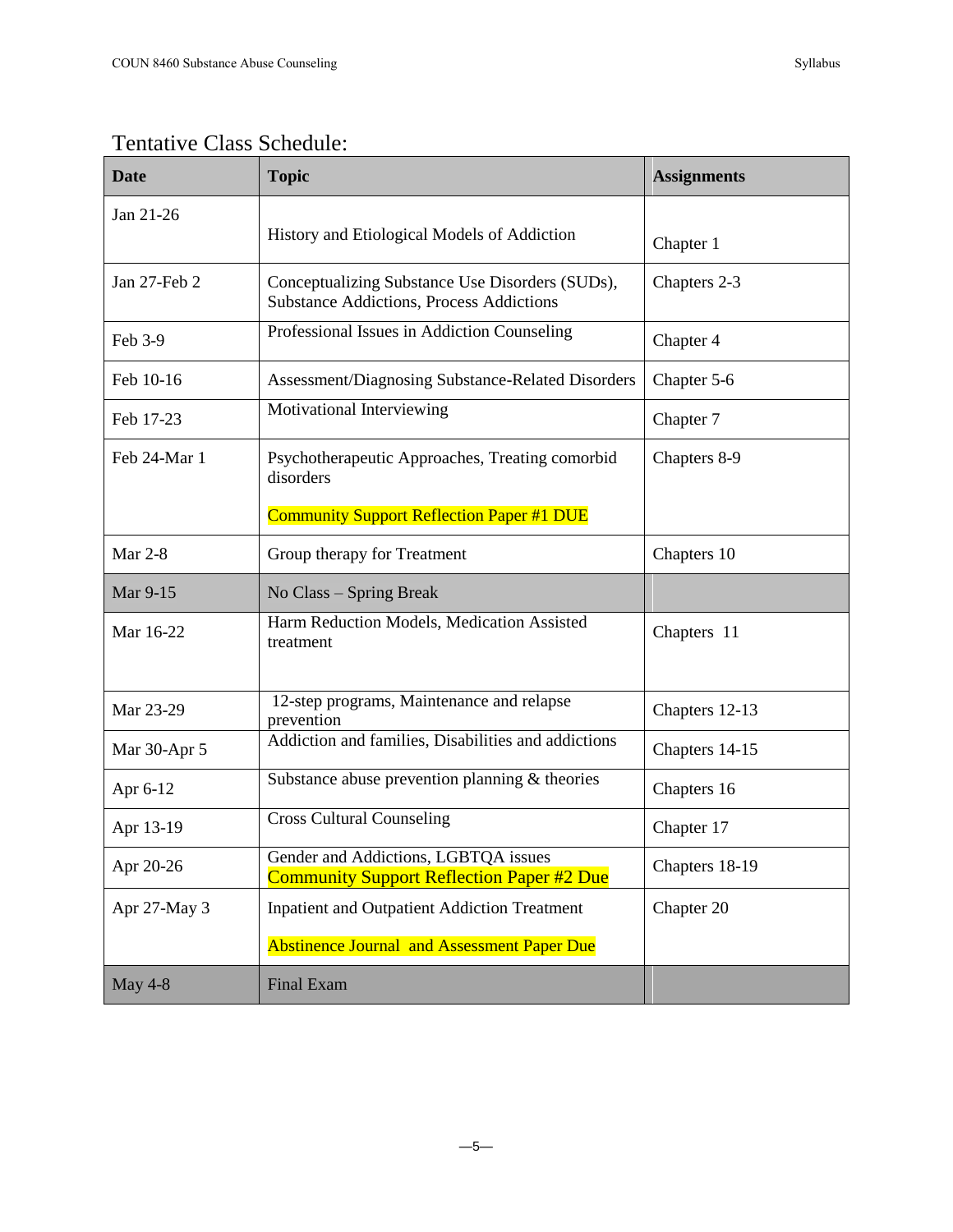#### *Discussion Board Posts*

Each week will include discussion topics relevant to the course content. Students are expected to have completed the reading assignment and apply their knowledge to the topic requiring comment.

Students are expected to reflect upon the reading material and provide substantive and thoughtprovoking responses that demonstrate their learning and knowledge. Each student must provide an initial post to each discussion board due on **Thursday by 11:59 pm EST**. The original post should be about **300 words** minimum.

Students must respond to two classmates' posts. Please read your fellow classmates' posts and provide at least two responses each week by **Sunday 11:59 pm EST**. (1 initial post and 2 responses = 3 total).

Response posts are to be a minimum of about **100 words** of reflective and research material. Comments including only simple response like "I agree" and "good point" are not considered satisfactory.

\*\*Students will be following the American Psychological Association (APA) 6<sup>th</sup> edition guidelines. All assignments, postings, discussions, citations, and projects must be written in APA Style.\*\*

#### *Community Support Meeting Reflection Papers*

Students will be required to attend two **DIFFERENT** types of 12-Step meetings in the community of choice such as Alcoholics Anonymous, Cocaine Anonymous, Narcotics Anonymous, Heroin Anonymous, Marijuana Anonymous, Gamblers Anonymous, and/or Al-Anon. Students need to submit a reflection paper. Listed below are some guidelines:

- 1. Attend two (2) Open 12-Step Support Group meetings as listed above. These must be 2 different types of meetings such as AA and an NA group. Other types of community support meetings will be approved on a case-by-case basis—you must get instructor approval beforehand to receive credit.
- 2. Paper should be written in APA format and include the following:
	- a. List date and what types of 12 Step meeting you attended
	- b. Reflect on your personal reactions to the meeting (remember the meetings are anonymous so no identifying information for others attending should be included). Discuss self-awareness gained from attending the meetings such as personal biases, judgements, fears, surprises. What did you think about the meetings before you went and did that assumption change after the meeting?
	- c. How can this type of 12 step meetings play a role in recovery/relapse and how could you incorporate the use of these meetings when working with clients? Are there any theories of addiction that meetings could be integrated with?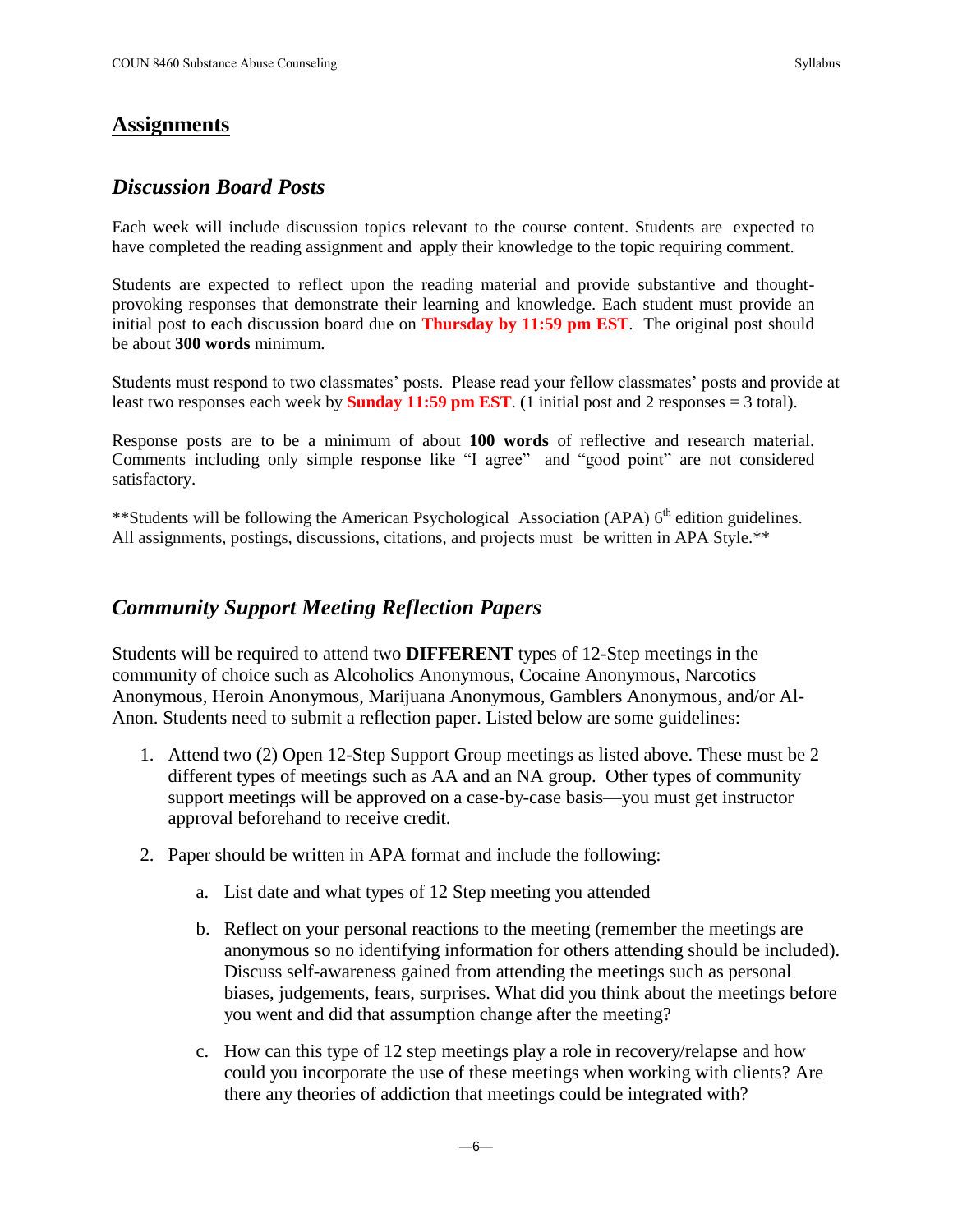#### *Abstinence Journal*

Choose a behavior or substance you want to abstain from during this entire semester. These substances could include, but are not limited to, one from the following list: nicotine, sugar, flour, caffeine, chocolate, salt, soda, ice cream, etc. The behavior or substance must be one that the student particularly likes and/or does on a regular basis in order for the experience to be meaningful so CHOOSE SOMETHING CHALLENGING.

This should be a time of personal growth, and the assignment should also enhance your awareness of the issues and challenges involved in abstaining from a substance or behavior. Students shall maintain this abstinence for the duration of the course. Students shall keep a weekly journal documenting this experience. Students will get two (2) points for every week they maintain abstinence up to the full 30 points

Anything you journal will be kept in confidence. You do not need to disclose any information that makes you uncomfortable. During this class, as you journal, the aim is to see some personal growth and reflection in your journal entries. It is expected that you will write much more than a line or two, so avoid superficial entries. The point of this journal is to track your experience in abstaining from a substance or behavior.

As you journal your responses, struggles and victories, consider the following:

1) What led to your choice of the particular behavior or substance?

2) How might your journey to abstain have some similarities to a client struggling to attain sobriety?

3) What are some of your struggles? What made it difficult?

4) What are some of your victories?

5) What behaviors/emotions/thoughts accompanied this journey?

6) In your final entry: Discuss the insights gained from writing this journal, as they apply to your role as a future counselor.

# *Final Substance Use Assessment and Intervention Paper*

This is a two part paper. The first part is an assessment and the second part is the interventions chosen and research supporting your information. For the assessment, choose a fictional character. This "client" may be from a movie, TV show, or book. After the assessment portion, the level of care will take you into the paper format of #5 listed below.

- 1. There must be some form of history taken on this "client" including a presenting problem, relevant psychosocial background information, substance use history, and narrative summary. Give an overall summary of the film/show/book and discuss how it does/does not reflect reality and how it does not reflect reality of many individuals struggling with addiction. There will be a format provided as to how this should look and what information is needed on blackboard.
- 2. Complete a comprehensive biopsychosocial diagnostic assessment that includes history, narrative summary, diagnoses, and treatment recommendations, and it should be clinically sound and organized as a professional piece of clinical documentation.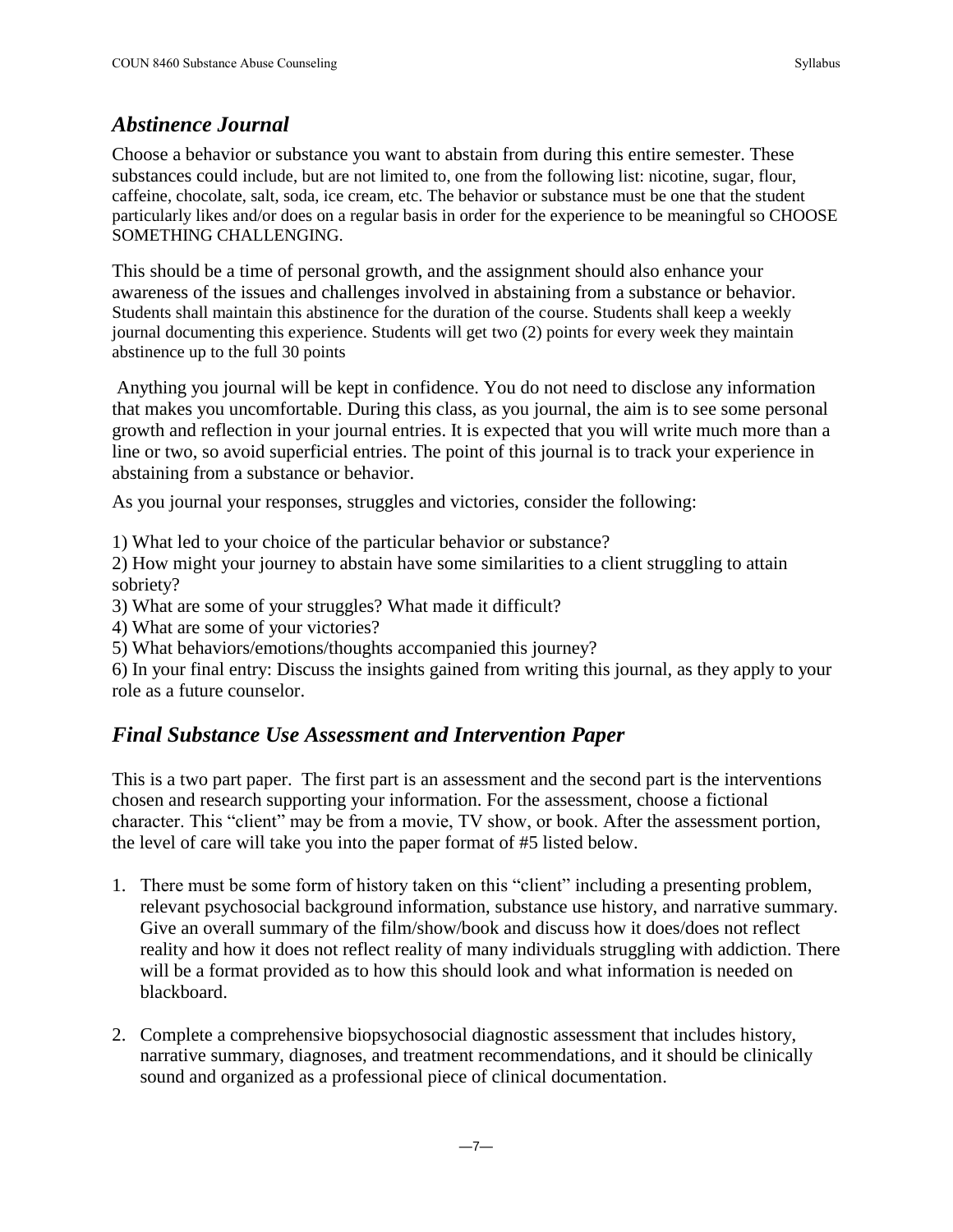- 3. Provide an appropriate DSM-5 diagnosis that considers differential diagnoses and prognosis. **NOTE: If you do not have a copy of the DSM-5, please find one to borrow.**
- 4. Look at ASAM Level of Care forms on Blackboard and consider possible level of care placement options including inpatient, intensive outpatient, outpatient, individual counseling, etc. Describe appropriate treatment modalities and recommendations. For example: **Group vs. individual approaches in addictions counseling –** Discuss the advantages/benefits/strengths and disadvantages/weaknesses/challenges associated with using these theoretical approaches and techniques in both group vs. individual addictions counseling.
- 5. Based upon the information presented above, provide a rationale for treatment based your conceptualization and etiology of addiction.
	- o **Introduction/overview** Include brief descriptions and review of the literature related to the theories or models that serve as your personal philosophy of addictions counseling. **–**Discuss your personal perspective on how change occurs in addictions counseling, including insight- vs. action-oriented (intrinsic vs. extrinsic) counseling approaches in addictions counseling. Answer the basic question: Where does change begin (inside out or outside in) in addictions counseling?
	- o **Efficacy of the theory in practice** Discuss current research findings and professional literature on the effectiveness of these theories or models as they relate to and/or inform the practice of addictions counseling.
	- o **Practice techniques –** Discuss the specific techniques associated with your personal theory of addictions counseling along with indicators of successful application of the theories and techniques.
	- o **Discuss why a personal theory of addictions counseling is important –** Discuss the role a personal theory of addictions counseling plays in the day-to-day work of an addictions counselor.
	- o **Integrate addictions counseling and mental health counseling –** Compare and contrast your theoretical approach to addictions counseling with traditional mental health counseling. How does your chosen theoretical approach to addictions counseling integrate with mental health counseling?
- 6. For some of the individuals, you may need to consider/address issues including:
	- The interaction of Sex and Drugs
	- Family Conflict / Family Love
	- Weight Loss
	- Genetics vs. Environment
	- Criminal Activity
	- Energy and Depression
	- The effects of the drugs themselves
	- Other concerns you identify
- 7. **Summary –** Include a synthesis of the previous topics you discussed throughout the paper.